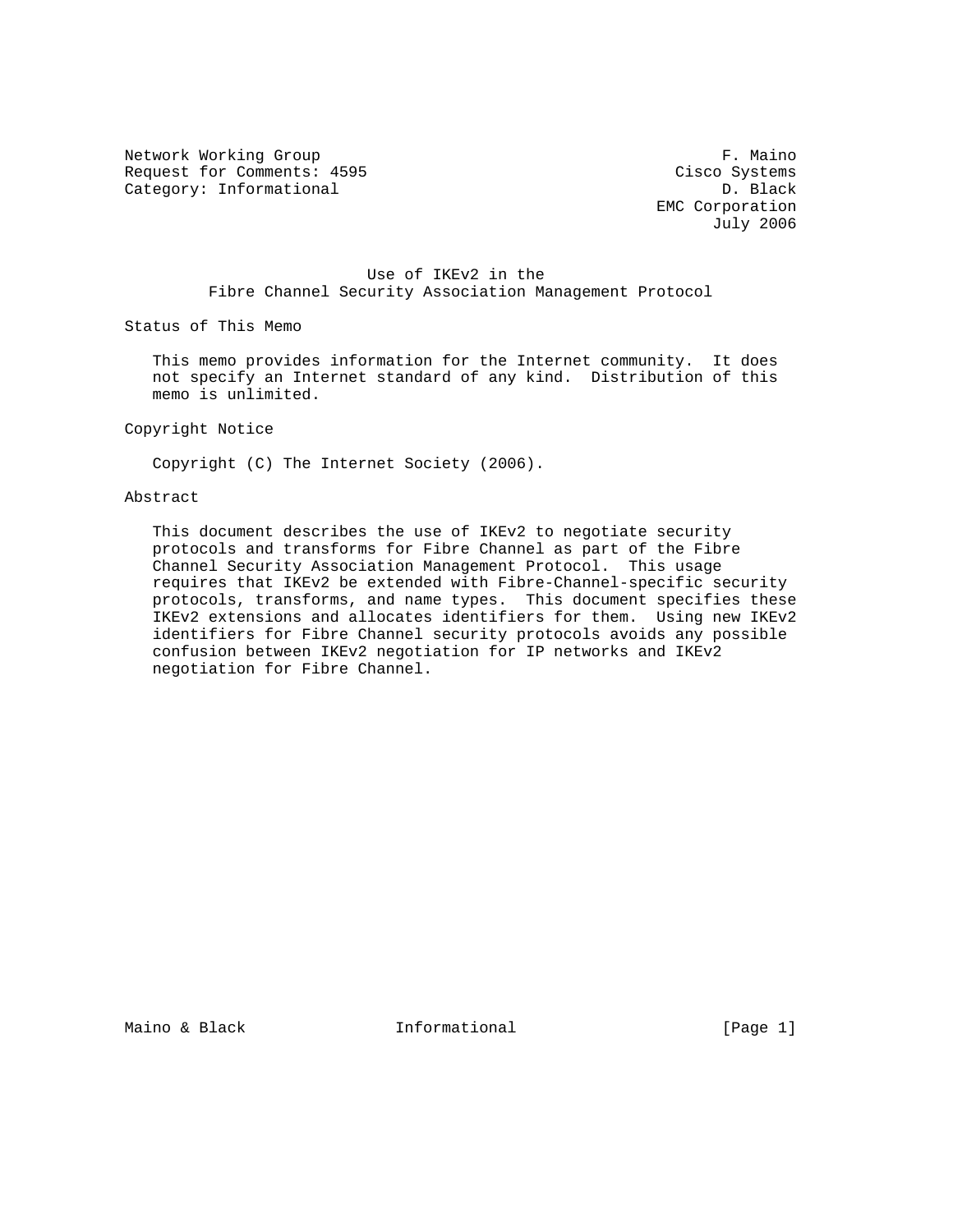# Table of Contents

| $2^{\circ}$ |                                                          |
|-------------|----------------------------------------------------------|
|             |                                                          |
|             |                                                          |
|             |                                                          |
|             |                                                          |
|             |                                                          |
|             | 4.2. ESP Header and CT Authentication Protocol ID  9     |
|             | 4.3. CT Authentication Protocol Transform Identifiers 10 |
|             | 4.4. Fibre Channel Traffic Selectors 10                  |
|             | 4.5. Negotiating Security Associations for FC and IP 12  |
|             |                                                          |
|             |                                                          |
|             |                                                          |
|             |                                                          |
|             |                                                          |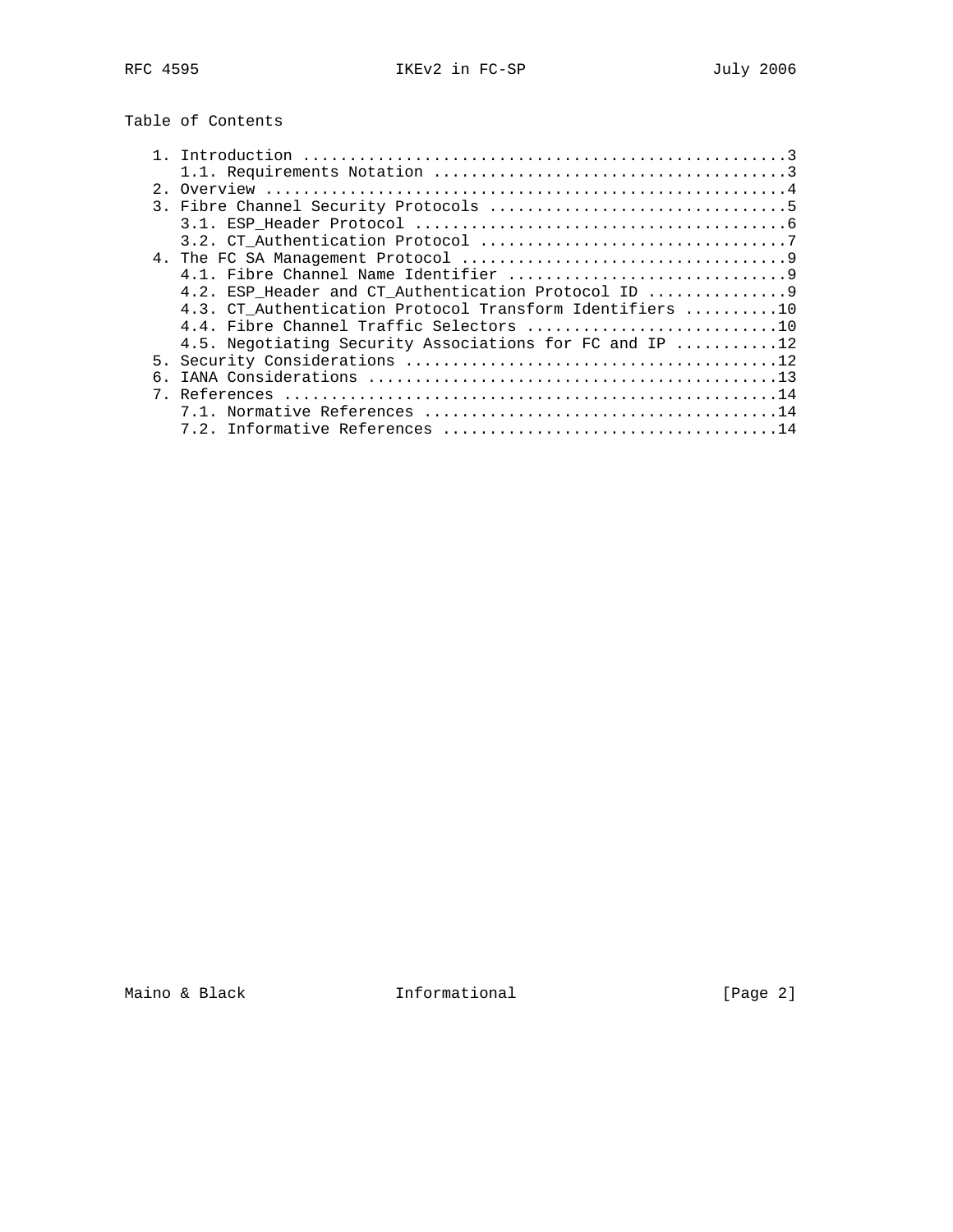1. Introduction

 Fibre Channel (FC) is a gigabit-speed network technology primarily used for Storage Networking. Fibre Channel is standardized in the T11 [T11] Technical Committee of the InterNational Committee for Information Technology Standards (INCITS), an American National Standard Institute (ANSI) accredited standards committee.

 FC-SP (Fibre Channel Security Protocols) is a T11 Technical Committee working group that has developed the "Fibre Channel Security Protocols" standard [FC-SP], a security architecture for Fibre Channel networks.

 The FC-SP standard defines a set of protocols for Fibre Channel networks that provides:

- 1. device-to-device (hosts, disks, switches) authentication;
- 2. management and establishment of secrets and security associations;
- 3. data origin authentication, integrity, anti-replay protection, confidentiality; and
- 4. security policies distribution.

 Within this framework, a Fibre Channel device can verify the identity of another Fibre Channel device and establish a shared secret that will be used to negotiate security associations for security protocols applied to Fibre Channel frames and information units. The same framework allows for distributions within a Fibre Channel fabric of policies that will be enforced by the fabric.

 FC-SP has adapted the IKEv2 protocol [RFC4306] to provide authentication of Fibre Channel entities and setup of security associations.

1.1. Requirements Notation

 The key words "MUST", "MUST NOT", "REQUIRED", "SHALL", "SHALL NOT", "SHOULD", "SHOULD NOT", "RECOMMENDED", "MAY", and "OPTIONAL" in this document are to be interpreted as described in [RFC2119].

Maino & Black **Informational** [Page 3]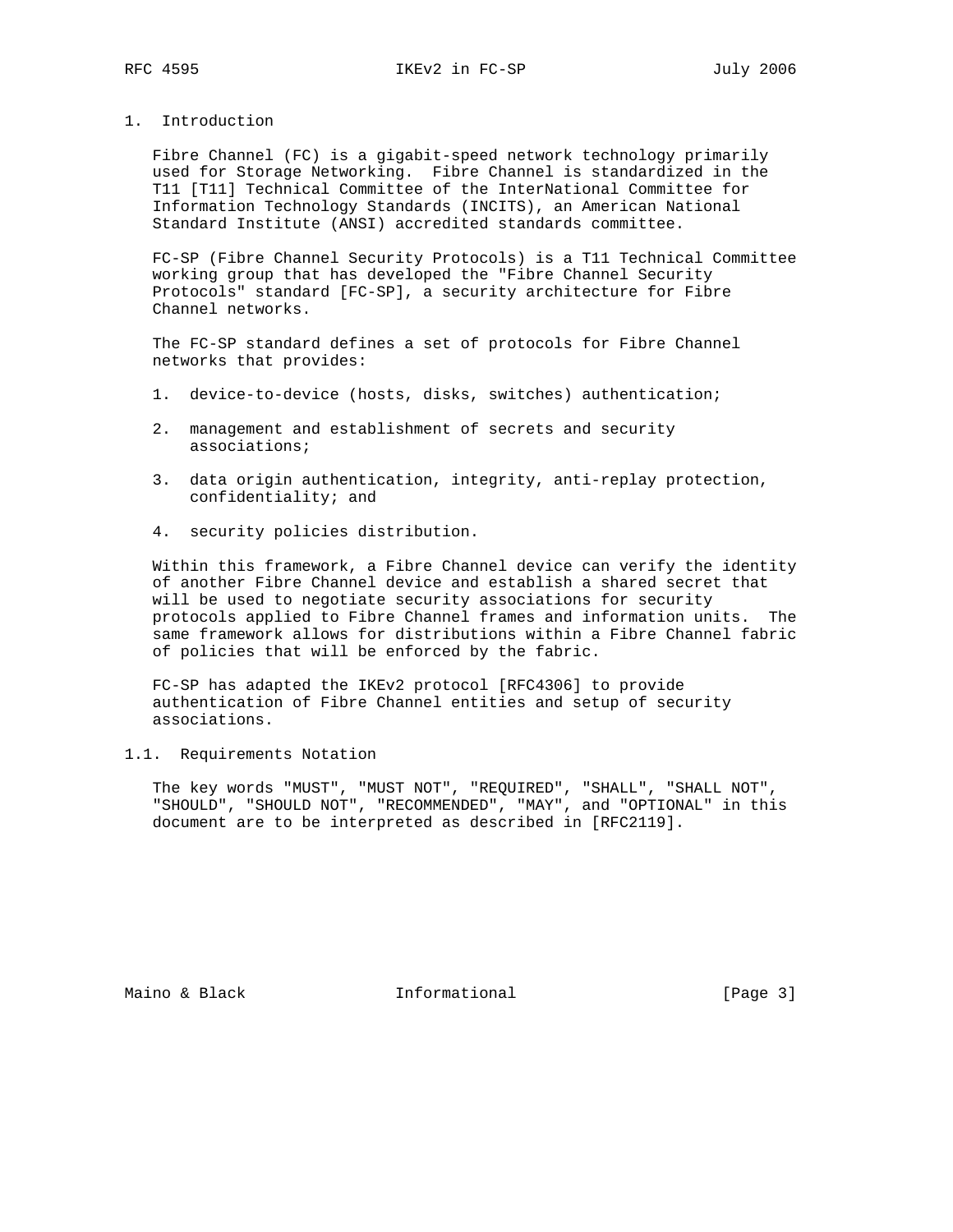# 2. Overview

 Fibre Channel defines two security protocols that provide security services for different portions of Fibre Channel traffic: the ESP\_Header defined in [FC-FS] and CT\_Authentication defined in  $[FC-GS-4]$ .

 The ESP\_Header protocol is a transform applied to FC-2 Fibre Channel frames. It is based on the IP Encapsulation Security Payload [RFC4303] to provide origin authentication, integrity, anti-replay protection, and optional confidentiality to generic fibre channel frames. The CT\_Authentication protocol is a transform that provides the same set of security services for Common Transport Information Units, which are used to convey control information. As a result of the separation of Fibre Channel data traffic from control traffic, only one protocol (either ESP\_Header or CT\_Authentication) is applicable to any FC Security Association (SA).

 Security associations for the ESP\_Header and CT\_Authentication protocols between two Fibre Channel entities (hosts, disks, or switches) are negotiated by the Fibre Channel Security Association Management Protocol, a generic protocol based on IKEv2 [RFC4306].

 Since IP is transported over Fibre Channel [RFC4338] and Fibre Channel/SCSI are transported over IP [RFC3643], [RFC3821] there is the potential for confusion when IKEv2 is used for both IP and FC traffic. This document specifies identifiers for IKEv2 over FC in a fashion that ensures that any mistaken usage of IKEv2/FC over IP will result in a negotiation failure due to the absence of an acceptable proposal (and likewise for IKEv2/IP over FC). This document gives an overview of the security architecture defined by the FC-SP standard, including the security protocols used to protect frames and to negotiate SAs, and it specifies the entities for which new identifiers have been assigned.

Maino & Black **Informational** [Page 4]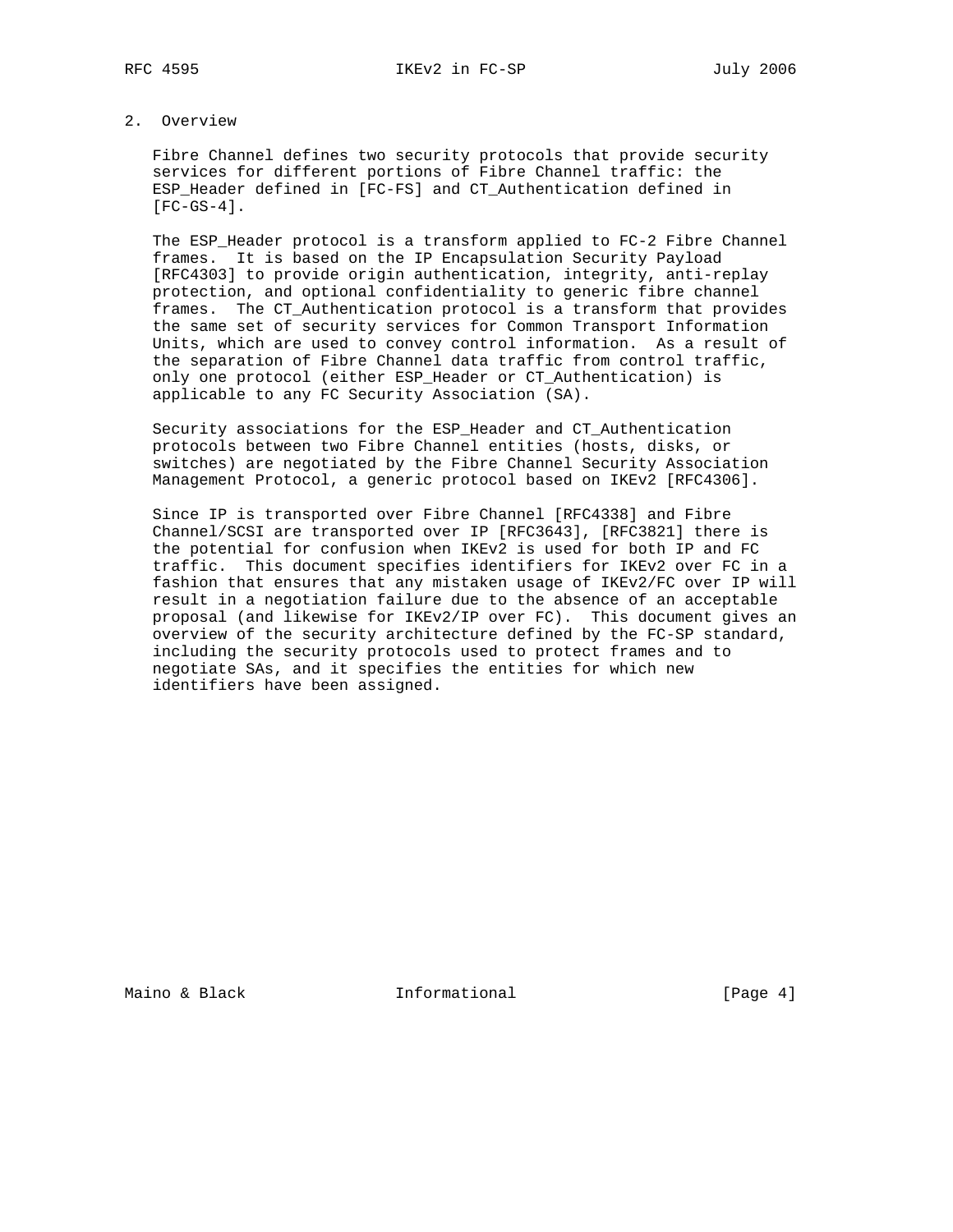RFC 4595 IKEv2 in FC-SP July 2006

# 3. Fibre Channel Security Protocols

 The Fibre Channel protocol is described in [FC-FS] as a network architecture organized in 5 levels. The FC-2 level defines the FC frame format (shown in Figure 1), the transport services, and control functions required for information transfer.

|     |           |           | Data Field |     |     |
|-----|-----------|-----------|------------|-----|-----|
| SOF | FC Header |           |            | CRC | EOF |
|     |           | Optional  | Frame      |     |     |
|     |           | Header(s) | Payload    |     |     |
|     |           |           |            |     |     |

Figure 1: Fibre Channel Frame Format

 Fibre Channel Generic Services share a Common Transport (CT) at the FC-4 level defined in [FC-GS-4]. The CT provides access to a Service (e.g., Directory Service) with a set of service parameters that facilitates the usage of Fibre Channel constructs.

 A Common Transport Information Unit (CT\_IU) is the common Fibre Channel Sequence used to transfer all information between a Client and a Server. The first part of the CT\_IU, shown in Figure 2, contains a preamble with information common to all CT\_IUs. An optional Extended CT\_IU Preamble carries the CT\_Authentication protocol that provides authentication and, optionally, confidentiality to CT\_IUs. The CT\_IU is completed by an optional Vendor-Specific Preamble and by additional information as defined by the preamble.

Maino & Black **Informational** [Page 5]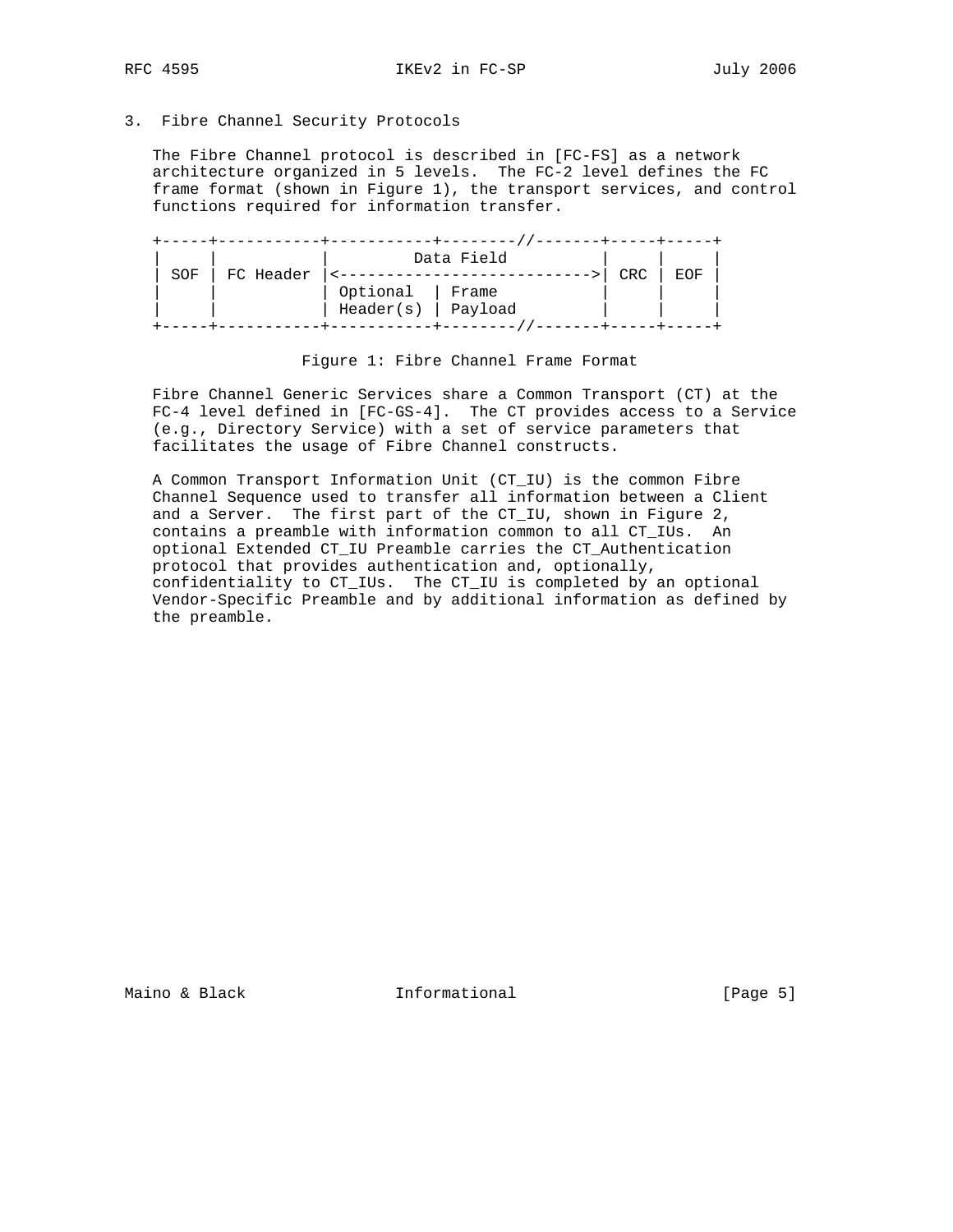0  $1$  2 3 0 1 2 3 4 5 6 7 8 9 0 1 2 3 4 5 6 7 8 9 0 1 2 3 4 5 6 7 8 9 0 1 +-+-+-+-+-+-+-+-+-+-+-+-+-+-+-+-+-+-+-+-+-+-+-+-+-+-+-+-+-+-+-+-+ | | Basic CT\_IU Preamble | | +-+-+-+-+-+-+-+-+-+-+-+-+-+-+-+-+-+-+-+-+-+-+-+-+-+-+-+-+-+-+-+-+ | | Extended CT\_IU Preamble (optional) | | +-+-+-+-+-+-+-+-+-+-+-+-+-+-+-+-+-+-+-+-+-+-+-+-+-+-+-+-+-+-+-+-+ | | Vendor Specific Preamble (optional) | | +-+-+-+-+-+-+-+-+-+-+-+-+-+-+-+-+-+-+-+-+-+-+-+-+-+-+-+-+-+-+-+-+ | | Additional Information | | +-+-+-+-+-+-+-+-+-+-+-+-+-+-+-+-+-+-+-+-+-+-+-+-+-+-+-+-+-+-+-+-+

#### Figure 2: CT\_IU

 Two security protocols are defined for Fibre Channel: the ESP\_Header protocol that protects the FC-2 level, and the CT\_Authentication protocol that protects the Common Transport at the FC-4 level.

 Security Associations for the ESP\_Header and CT\_Authentication protocols are negotiated by the Fibre Channel Security Association Management Protocol.

#### 3.1. ESP\_Header Protocol

 ESP\_Header is a security protocol for FC-2 Fibre Channel frames that provides origin authentication, integrity, anti-replay protection, and confidentiality. ESP\_Header is carried as the first optional header in the FC-2 frame, and its presence is signaled by a flag in the DF\_CTL field of the FC-2 header.

 Figure 3 shows the format of an FC-2 frame encapsulated with an ESP\_Header. The encapsulation format is equivalent to the IP Encapsulating Security Payload [RFC4303], but the scope of the authentication covers the entire FC-2 header. The Destination and Source Fibre Channel addresses (D\_ID and S\_ID) and the CS\_CTL/ Priority field are normalized before computation of the Integrity Check value to allow for address translation.

Maino & Black **Informational Informational** [Page 6]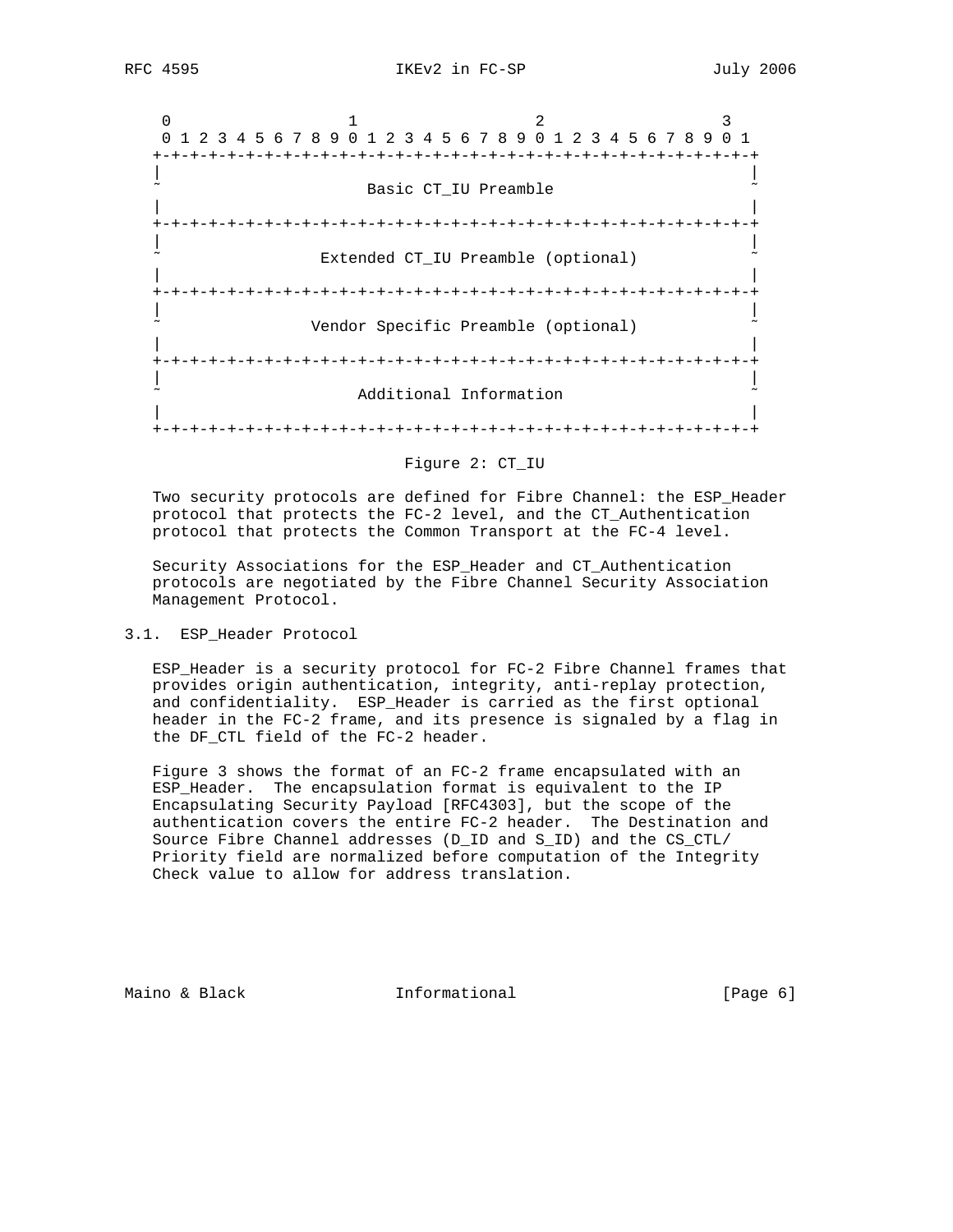

#### Figure 3: ESP\_Header Encapsulation

 All the security transforms that are defined for the IP Encapsulating Security Payload, such as AES-CBC [RFC3602], can be applied to the ESP\_Header protocol.

# 3.2. CT\_Authentication Protocol

 CT\_Authentication is a security protocol for Common Transport FC-4 Information Units that provides origin authentication, integrity, and anti-replay protection. The CT\_Authentication protocol is carried in the optional extended CT\_IU preamble

Maino & Black **Informational Informational** [Page 7]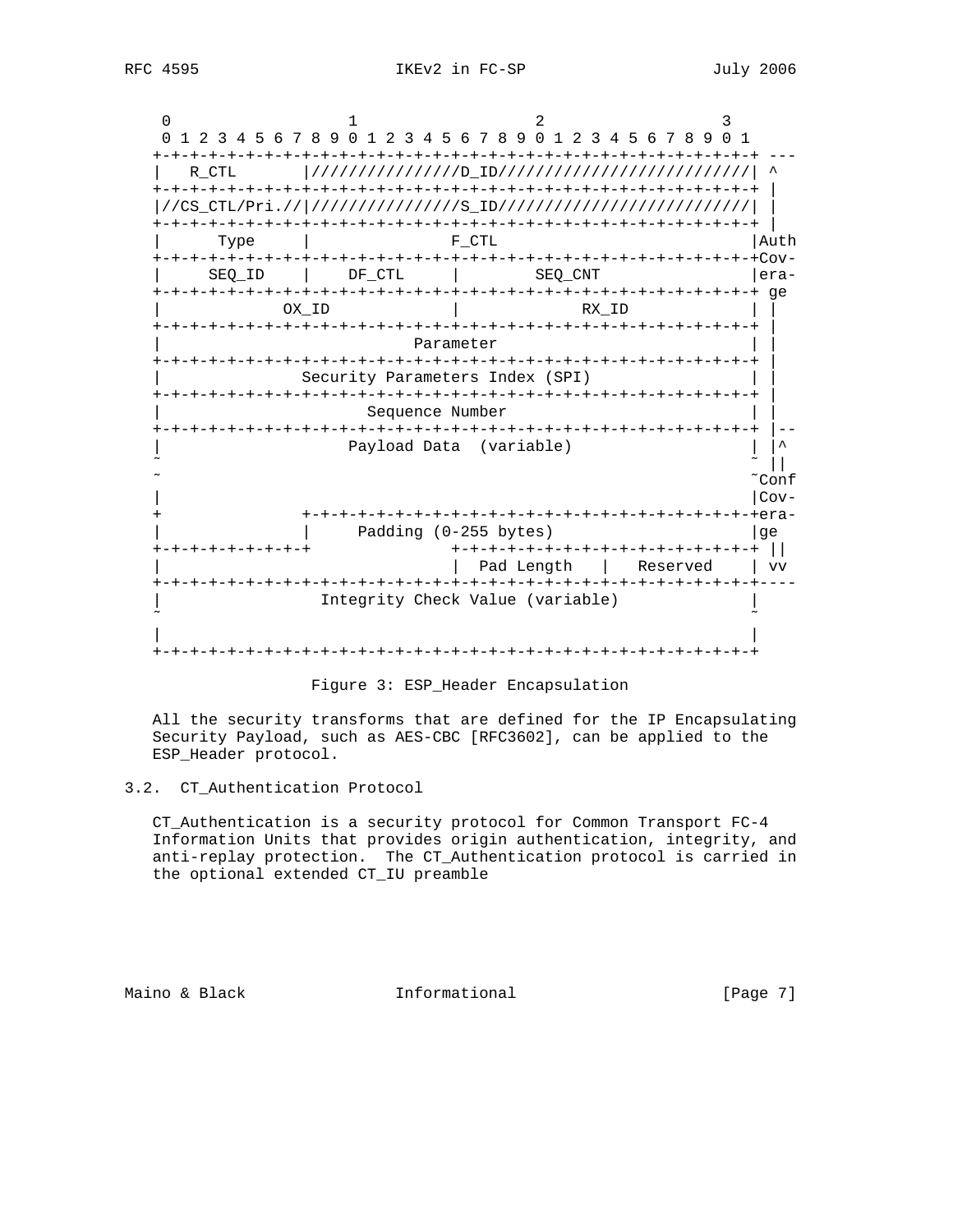The extended CT\_IU preamble, shown in Figure 4, includes an Authentication Security Association Identifier (SAID), a transaction ID, the N\_port name of the requesting node, a Time Stamp used to prevent replay attacks, and an Authentication Hash Block.

 The scope of the Authentication Hash Block Covers all data words of the CT\_IU, with the exception of the frame\_header, the IN\_ID field in the basic CT\_IU preamble, the Authentication Hash Block itself, and the frame CRC field.

0  $1$  2 3 0 1 2 3 4 5 6 7 8 9 0 1 2 3 4 5 6 7 8 9 0 1 2 3 4 5 6 7 8 9 0 1 +-+-+-+-+-+-+-+-+-+-+-+-+-+-+-+-+-+-+-+-+-+-+-+-+-+-+-+-+-+-+-+-+ Authentication SAID +-+-+-+-+-+-+-+-+-+-+-+-+-+-+-+-+-+-+-+-+-+-+-+-+-+-+-+-+-+-+-+-+ Transaction id +-+-+-+-+-+-+-+-+-+-+-+-+-+-+-+-+-+-+-+-+-+-+-+-+-+-+-+-+-+-+-+-+ | | Requesting\_CT N\_Port Name + | | +-+-+-+-+-+-+-+-+-+-+-+-+-+-+-+-+-+-+-+-+-+-+-+-+-+-+-+-+-+-+-+-+ | | + Time Stamp + | | +-+-+-+-+-+-+-+-+-+-+-+-+-+-+-+-+-+-+-+-+-+-+-+-+-+-+-+-+-+-+-+-+ | | Authentication Hash Block | | +-+-+-+-+-+-+-+-+-+-+-+-+-+-+-+-+-+-+-+-+-+-+-+-+-+-+-+-+-+-+-+-+

 The Authentication Hash Block is computed as an HMAC keyed hash of the CT\_IU, as defined in [RFC2104]. The entire output of the HMAC computation is included in the Authentication Hash Block, without any truncation. Two transforms are defined: HMAC-SHA1-160 that is based on the cryptographic hash function SHA1 [NIST.180-1.1995], and HMAC-MD5-128 that is based on the cryptographic hash function MD5 [RFC1321].

Maino & Black **Informational** [Page 8]

Figure 4: Extended CT\_IU Preamble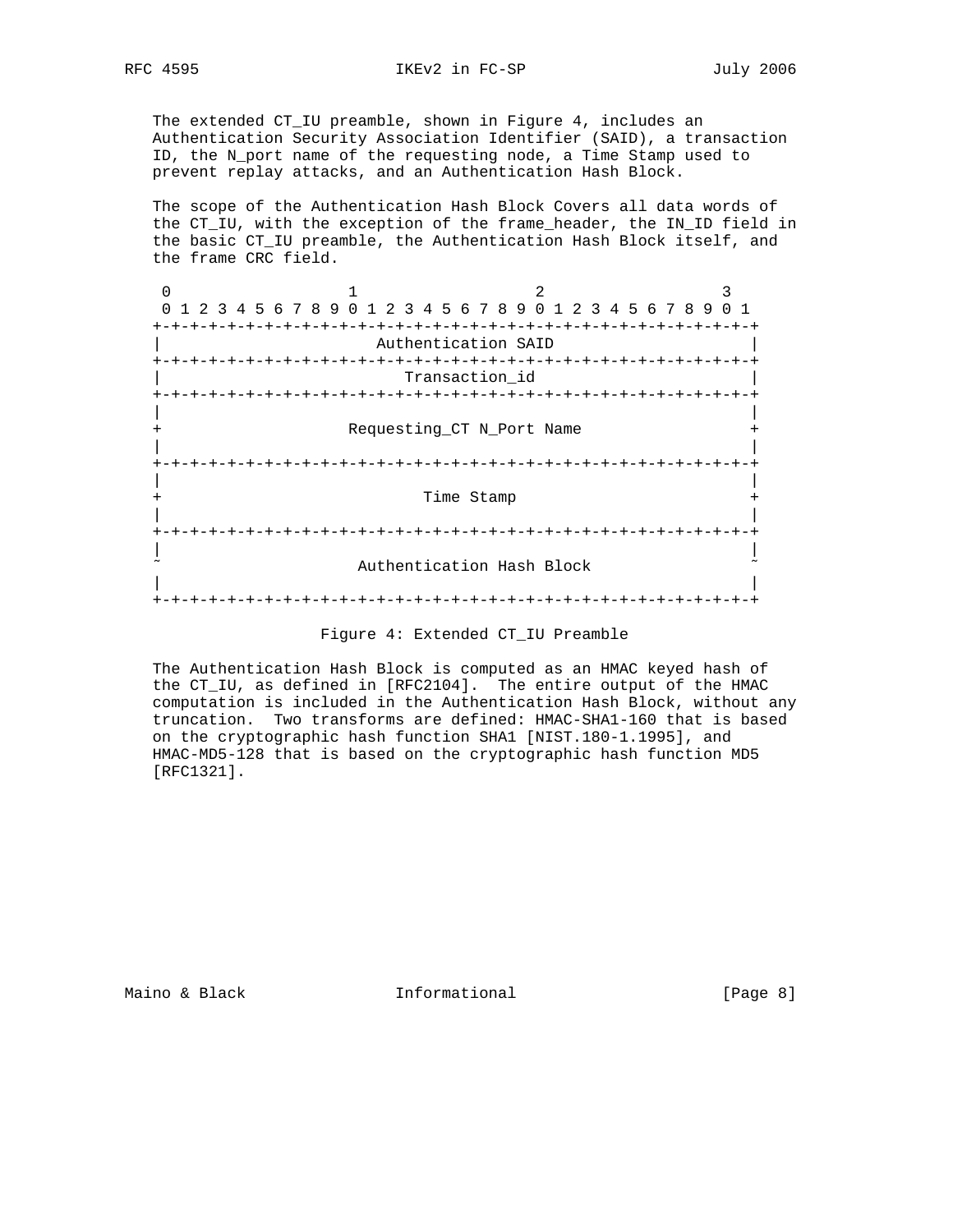# 4. The FC SA Management Protocol

 Fibre Channel entities negotiate security associations for the protocols described above by using the Fibre Channel Security Association Management protocol, as defined in [FC-SP]. The protocol is a modified subset of the IKEv2 protocol [RFC4306] that performs the same core operations, and it uses the Fibre Channel AUTH protocol to transport IKEv2 messages.

 The protocol supports only the basic features of IKEv2: initial exchange to create an IKE SA and the first child SA, the CREATE\_CHILD\_SA exchange to negotiate additional SAs, and the INFORMATIONAL exchange, including notification, delete, and vendor ID payloads. IKEv2 features that are not supported for Fibre Channels include: negotiation of multiple protocols within the same proposal, capability to handle multiple outstanding requests, cookies, configuration payload, and the Extended Authentication Protocol (EAP) payload.

 The following subsections describe the additional IANA assigned values required by the Fibre Channel Security Association Management protocol, as defined in [FC-SP]. All the values have been allocated from the new registries created for the IKEv2 protocol [RFC4306].

4.1. Fibre Channel Name Identifier

 Fibre Channels entities that negotiate security associations are identified by an 8-byte Name. Support for this name format has been added to the IKEv2 Identification Payload, introducing a new ID type beyond the ones already defined in Section 3.5 of [RFC4306]. This ID Type MUST be supported by any implementation of the Fibre Channel Security Association Management Protocol.

The FC Name Identifier is then defined as a single 8-octet Fibre Channel Name:

| ID Type    | Value |
|------------|-------|
|            |       |
| ID FC NAME | 12    |

# 4.2. ESP\_Header and CT\_Authentication Protocol ID

 Security protocols negotiated by IKEv2 are identified by the Protocol ID field contained in the proposal substructure of a Security Association Payload, as defined in Section 3.3.1 of [RFC4306].

 The following protocol IDs have been defined to identify the Fibre Channel ESP\_Header and the CT\_Authentication security protocols:

Maino & Black **Informational** [Page 9]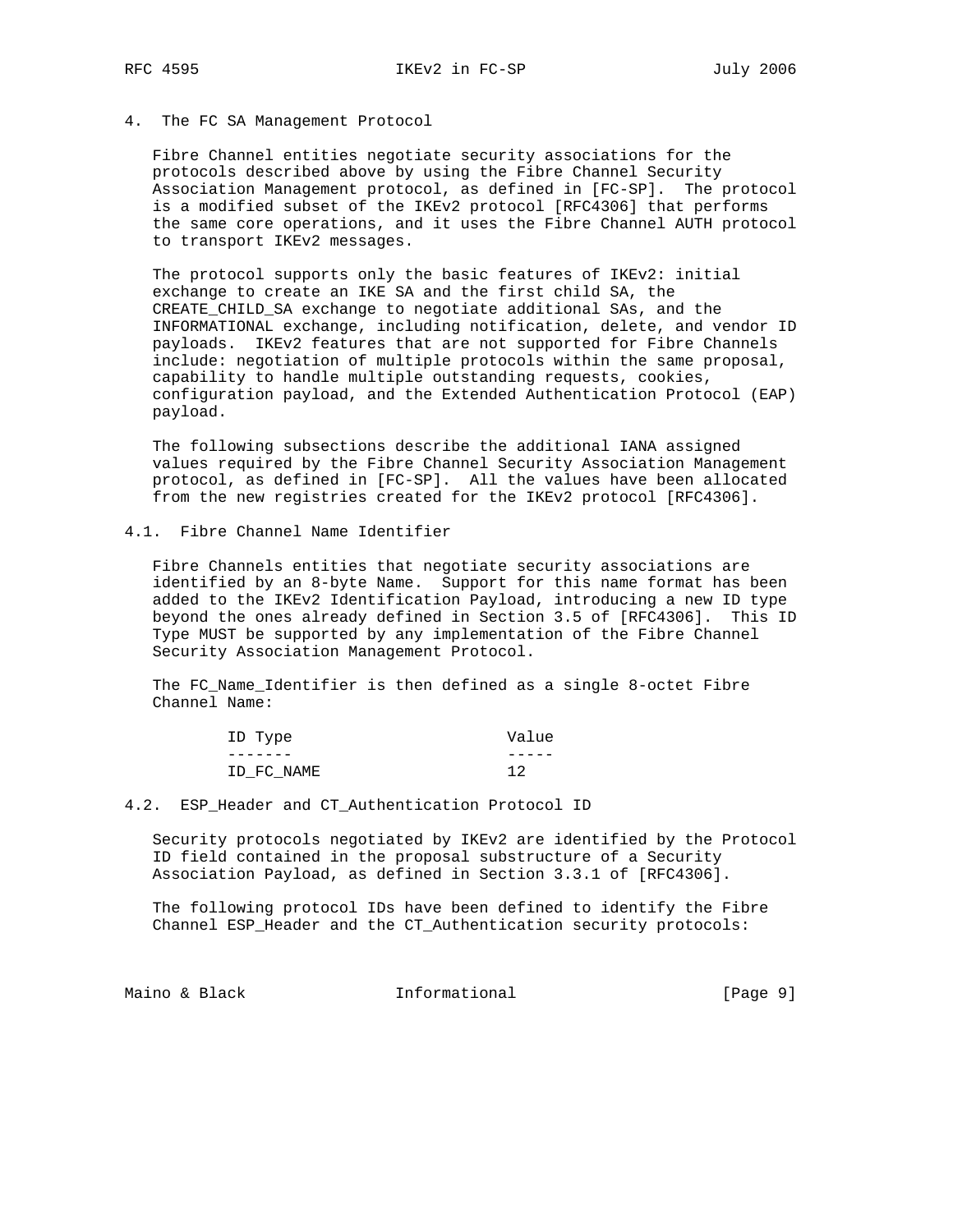| Protocol ID   | Value |
|---------------|-------|
|               |       |
| FC ESP HEADER |       |

FC\_CT\_AUTHENTICATION 5

 The existing IKEv2 value for ESP (3) is deliberately not reused in order to avoid any possibility of confusion between IKEv2 proposals for IP security associations and IKEv2 proposals for FC security associations.

 The number and type of transforms that accompany an SA payload are dependent on the protocol in the SA itself. An SA payload proposing the establishment of a Fibre Channel SA has the following mandatory and optional transform types.

| Protocol             | Mandatory Types | Optional Types        |
|----------------------|-----------------|-----------------------|
|                      |                 |                       |
| FC ESP HEADER        | Integrity       | Encryption, DH Groups |
| FC CT AUTHENTICATION | Integrity       | Encryption, DH Groups |

4.3. CT\_Authentication Protocol Transform Identifiers

 The CT\_Authentication Transform IDs defined for Transform Type 3 (Integrity Algorithm) are:

| Name               | Number | Defined in |
|--------------------|--------|------------|
| ----               |        |            |
| AUTH HMAC MD5 128  | h      | FC-SP      |
| AUTH HMAC SHA1 160 |        | $FC-SP$    |

 These transforms differ from the corresponding \_96 transforms used in IPsec solely in the omission of the truncation of the HMAC output to 96 bits; instead, the entire output (128 bits for MD5, 160 bits for SHA-1) is transmitted. MD5 support is required due to existing usage of MD5 in CT\_Authentication; SHA-1 is RECOMMENDED in all new implementations.

4.4. Fibre Channel Traffic Selectors

 Fibre Channel Traffic Selectors allow peers to identify packet flows for processing by Fibre Channel security services. A new Traffic Selector Type has been added to the IKEv2 Traffic Selector Types Registry defined in Section 3.13.1 of [RFC4306]. This Traffic Selector Type MUST be supported by any implementation of the Fibre Channel Security Association Management Protocol.

Maino & Black **Informational** [Page 10]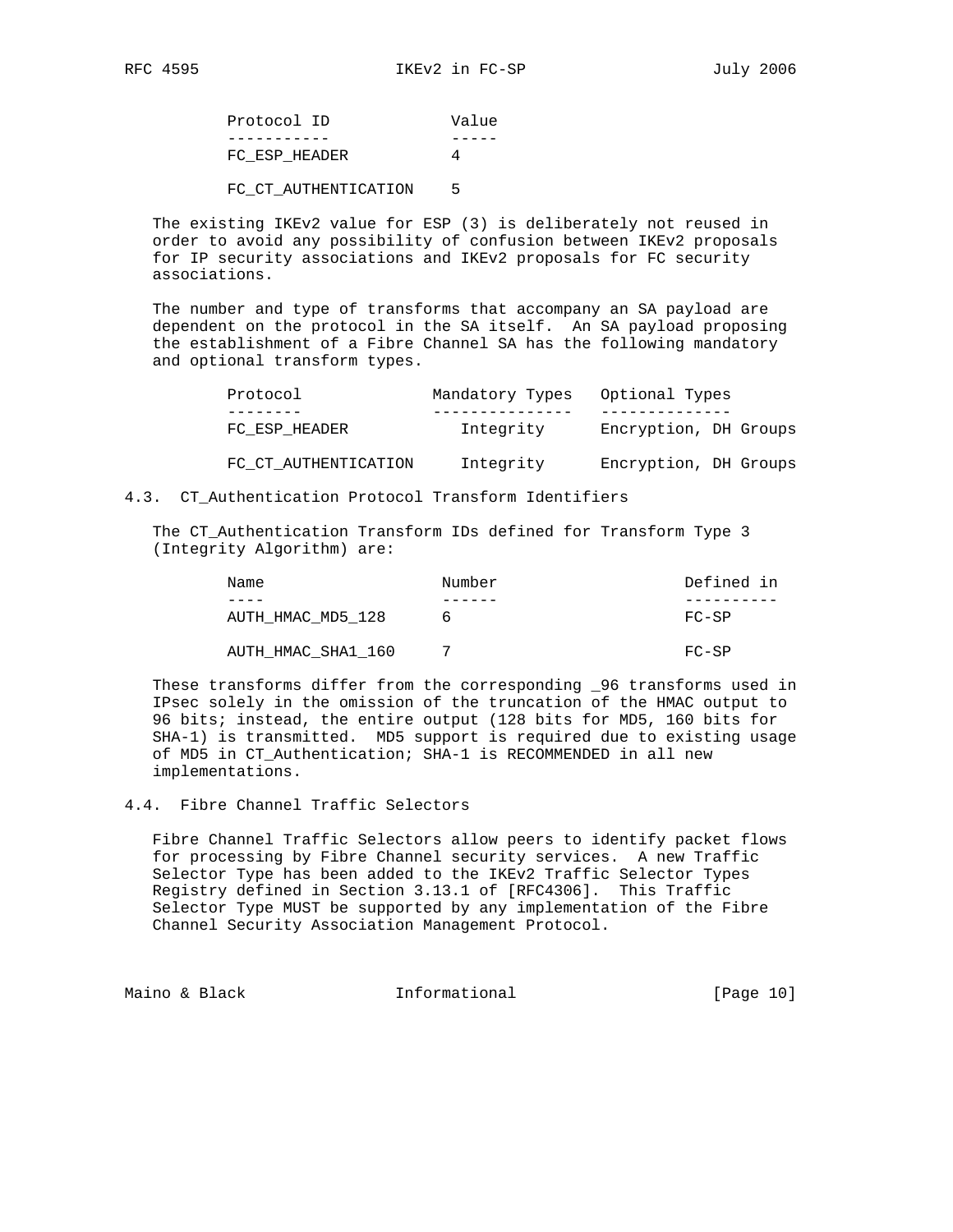Fibre Channel traffic selectors are defined in [FC-SP] as a list of FC address and protocol ranges, as shown in Figure 5.

0  $1$  2 3 0 1 2 3 4 5 6 7 8 9 0 1 2 3 4 5 6 7 8 9 0 1 2 3 4 5 6 7 8 9 0 1 +-+-+-+-+-+-+-+-+-+-+-+-+-+-+-+-+-+-+-+-+-+-+-+-+-+-+-+-+-+-+-+-+ | TS TYPE | Reserved | Selector Length | +-+-+-+-+-+-+-+-+-+-+-+-+-+-+-+-+-+-+-+-+-+-+-+-+-+-+-+-+-+-+-+-+ Reserved | Starting Address +-+-+-+-+-+-+-+-+-+-+-+-+-+-+-+-+-+-+-+-+-+-+-+-+-+-+-+-+-+-+-+-+ Reserved | Ending Address +-+-+-+-+-+-+-+-+-+-+-+-+-+-+-+-+-+-+-+-+-+-+-+-+-+-+-+-+-+-+-+-+ | Starting R\_CTL| Ending R\_CTL | Starting Type | Ending Type | +-+-+-+-+-+-+-+-+-+-+-+-+-+-+-+-+-+-+-+-+-+-+-+-+-+-+-+-+-+-+-+-+

Figure 5: Fibre Channel Traffic Selector

 The following table lists the assigned value for the Fibre Channel Traffic Selector Type field:

| TS Type          | Value |
|------------------|-------|
|                  |       |
| TS FC ADDR RANGE |       |

 The Starting and Ending Address fields are 24-bit addresses assigned to Fibre Channel names as part of initializing Fibre Channel communications (e.g., for a switched Fibre Channel Fabric, end nodes acquire these identifiers from Fabric Login, FLOGI).

 The Starting and Ending R\_CTL fields are the 8-bit Routing Control identifiers that define the category and, in some cases, the function of the FC frame; see [FC-FS] for details.

 As a result of the separation of Fibre Channel data traffic from control traffic, only one protocol (either ESP\_Header or CT\_Authentication) is applicable to any FC Security Association. When the Fibre Channel Traffic Selector is defined for the ESP\_Header protocol, the Starting Type and Ending Type fields identify the range of FC-2 protocols to be selected. When the Fibre Channel Traffic Selector is defined for the CT Authentication protocol, the FC-2 Type is implicitly set to the value '20h', which identifies CT\_Authentication information units, and the Starting Type and Ending Type fields identify the range of Generic Service subtypes (GS\_Subtype) to be selected. See [FC-FS] and [FC-GS-4] for details.

Maino & Black **Informational Informational** [Page 11]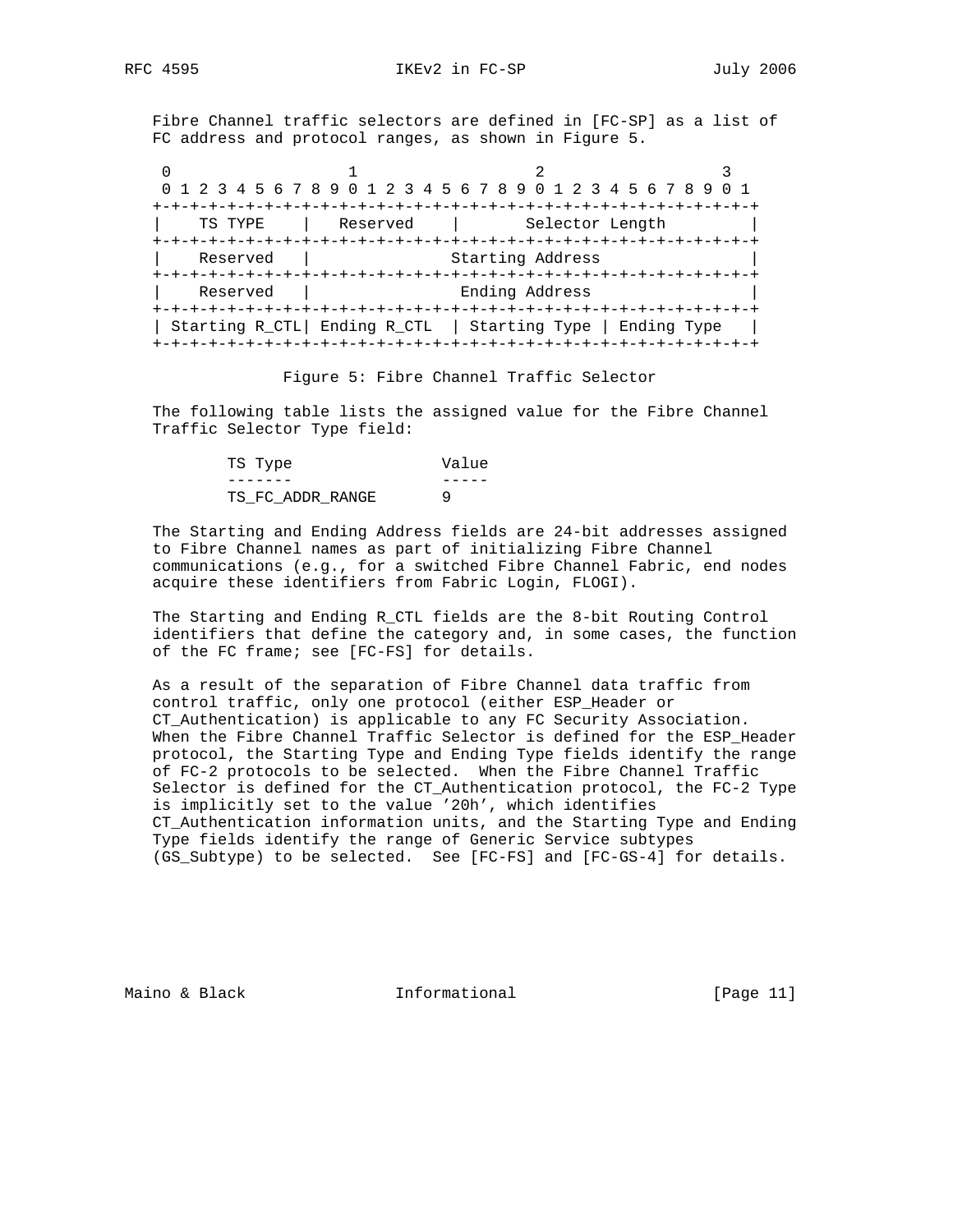# 4.5. Negotiating Security Associations for FC and IP

 The ESP\_header and CT\_Authentication protocols are Fibre-Channel specific security protocols that apply to Fibre Channel frames only. The values identifying security protocols, transforms, selectors, and name types defined in this document MUST NOT be used during IKEv2 negotiation for IPsec protocols.

# 5. Security Considerations

 The security considerations in IKEv2 [RFC4306] apply, with the exception of those related to NAT traversal, EAP, and IP fragmentation. NAT traversal and EAP, in fact, are not supported by the Fibre Channel Security Association Management Protocol (which is based on IKEv2), and IP fragmentation cannot occur because IP is not used to carry the Fibre Channel Security Association Management Protocol messages.

 Fibre Channel Security Association Management Protocol messages are mapped over Fibre Channel Sequences. A Sequence is able to carry up to 4 GB of data; there are no theoretical limitations to the size of IKEv2 messages. However, some Fibre Channel endpoint implementations have limited sequencing capabilities for the particular frames used to map IKEv2 messages over Fibre Channel. To address these limitations, the Fibre Channel Security Association Management Protocol supports fragmentation of IKEv2 messages (see Section 5.9 of [FC-SP]). If the IKEv2 messages are long enough to trigger fragmentation, it is possible that attackers could prevent the IKEv2 exchange from completing by exhausting the reassembly buffers. The chances of this can be minimized by using the Hash and URL encodings instead of sending certificates (see Section 3.6 of [RFC4306]).

Maino & Black **Informational** [Page 12]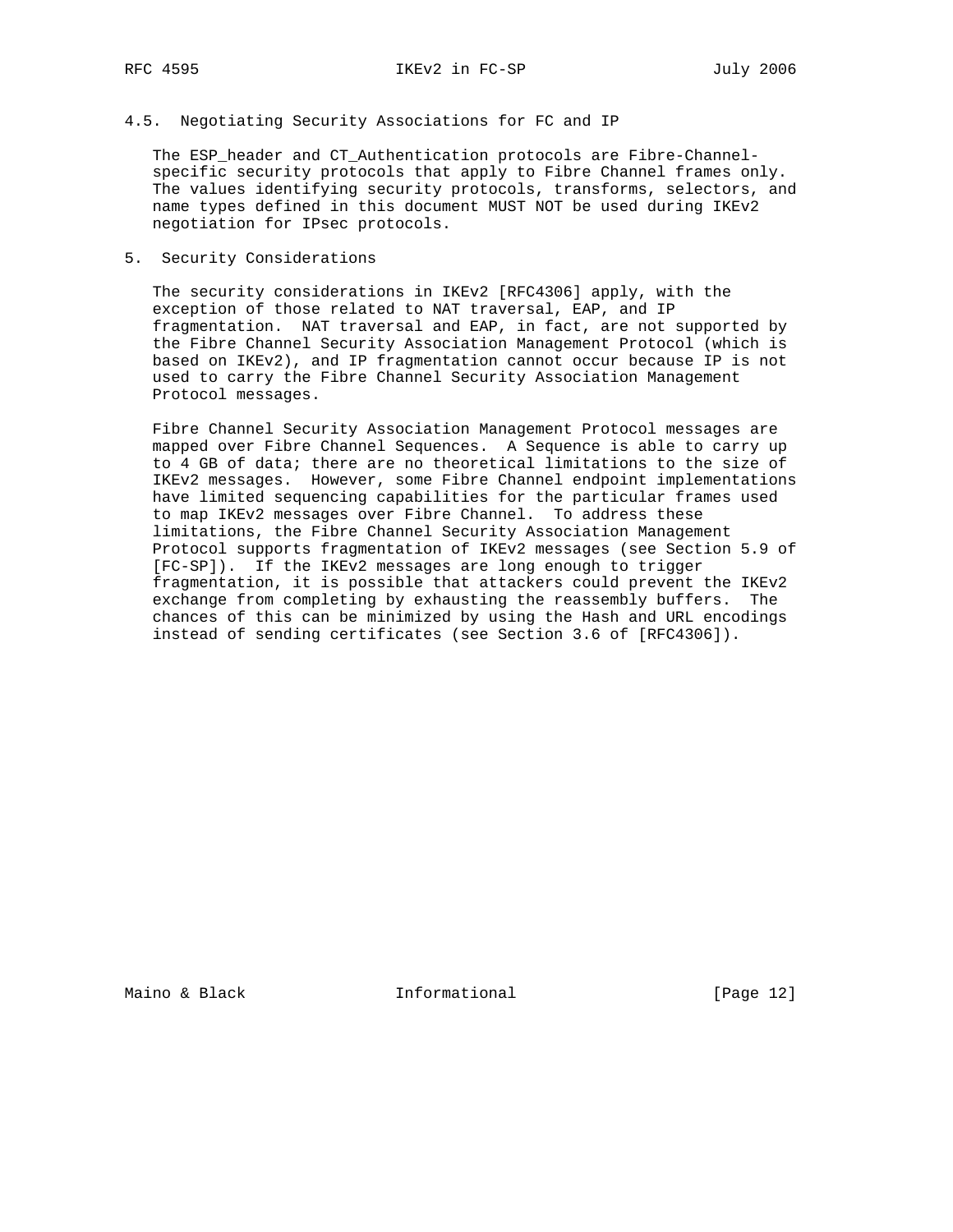6. IANA Considerations

 The standards action of this document establishes the following values allocated by IANA in the registries created for IKEv2 [RFC4306].

 Allocated the following value for the IKEv2 Identification Payload ID Types Registry (Section 3.5 of [RFC4306]):

| ID Type    | Value |
|------------|-------|
|            |       |
| ID FC NAME | 12    |

 Allocated the following values for the IKEv2 Security Protocol Identifiers Registry (Section 3.3.1 of [RFC4306]):

| Protocol ID   | Value |
|---------------|-------|
|               |       |
| FC ESP HEADER |       |

FC\_CT\_AUTHENTICATION 5

 Allocated the following values for Transform Type 3 (Integrity Algorithm) for the IKEv2 Integrity Algorithm Transform IDs Registry (Section 3.3.2 of [RFC4306]):

| Name               | Number |
|--------------------|--------|
|                    |        |
| AUTH HMAC MD5 128  | h      |
| AUTH HMAC SHA1 160 |        |

 Allocated the following value for the IKEv2 Traffic Selector Types Registry (Section 3.13.1 of [RFC4306]):

| TS Type          | Value |
|------------------|-------|
|                  |       |
| TS FC ADDR RANGE |       |

Maino & Black **Informational Informational** [Page 13]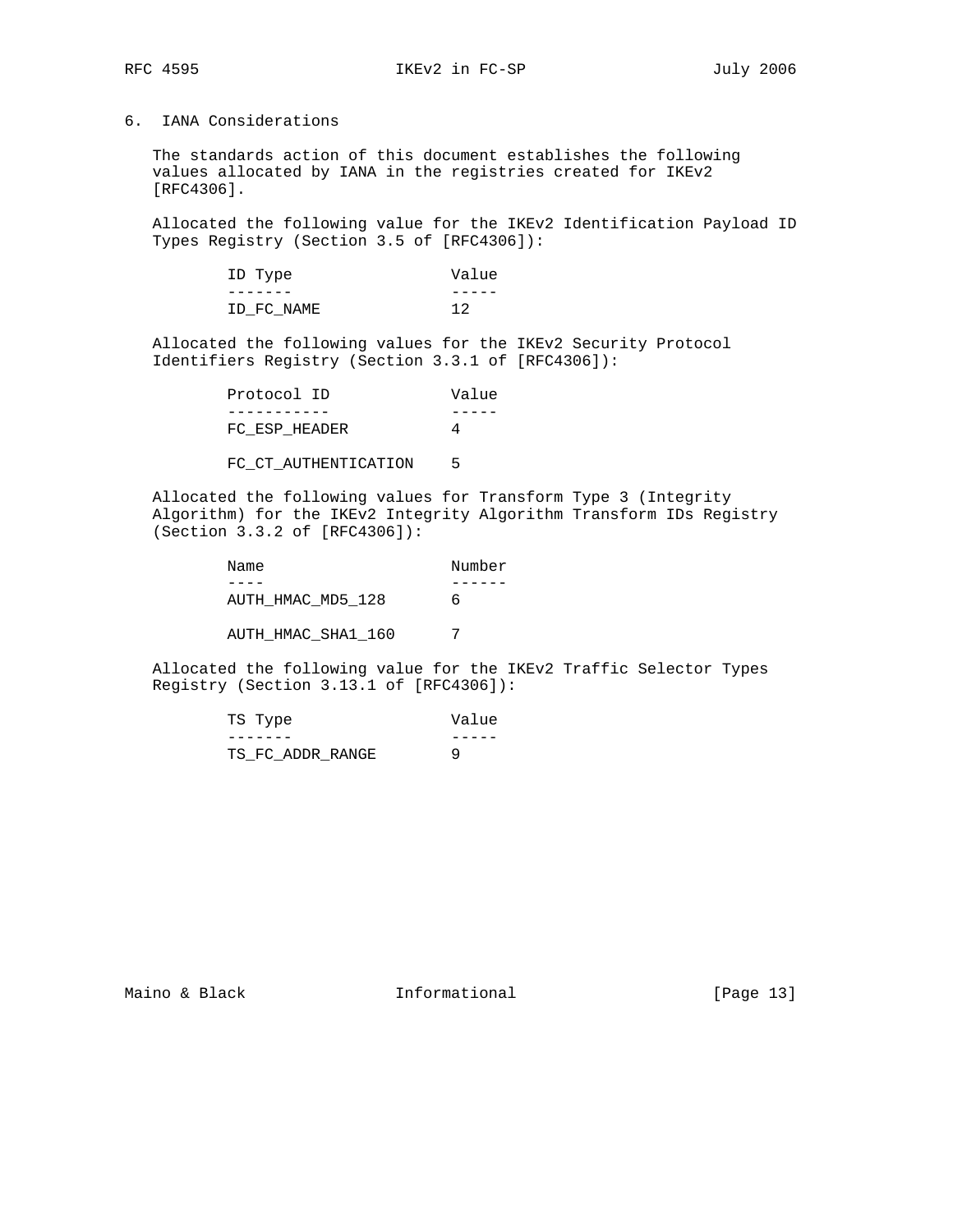# 7. References

7.1. Normative References

 [NIST.180-1.1995] National Institute of Standards and Technology, "Secure Hash Standard", NIST 180-1, April 1995.

- [RFC1321] Rivest, R., "The MD5 Message-Digest Algorithm", RFC 1321, April 1992.
- [RFC2104] Krawczyk, H., Bellare, M., and R. Canetti, "HMAC: Keyed- Hashing for Message Authentication", RFC 2104, February 1997.
- [RFC2119] Bradner, S., "Key words for use in RFCs to Indicate Requirement Levels", BCP 14, RFC 2119, March 1997.
- [RFC3602] Frankel, S., Glenn, R., and S. Kelly, "The AES-CBC Cipher Algorithm and Its Use with IPsec", RFC 3602, September 2003.
- [RFC3643] Weber, R., Rajagopal, M., Travostino, F., O'Donnell, M., Monia, C., and M. Merhar, "Fibre Channel (FC) Frame Encapsulation", RFC 3643, December 2003.
- [RFC3821] Rajagopal, M., E. Rodriguez, E., and R. Weber, "Fibre Channel Over TCP/IP (FCIP)", RFC 3602, July 2004.
- [RFC4303] Kent, S., "IP Encapsulating Security Payload (ESP)", RFC 4303, December 2005.
- [RFC4306] Kaufman, C., "Internet Key Exchange (IKEv2) Protocol", RFC 4306, December 2005.
- [RFC4338] DeSanti, C., Carlson, C., and R. Nixon, "Transmission of IPv6, IPv4, and Address Resolution Protocol (ARP) Packets over Fibre Channel", RFC 4338, January 2006.

7.2. Informative References

- [FC-FS] INCITS Technical Committee T11, ANSI INCITS 373-2003, "Fibre Channel - Framing and Signaling (FC-FS)".
- [FC-GS-4] INCITS Technical Committee T11, ANSI INCITS 387-2004, "Fibre Channel - Generic Services 4 (FC-GS-4)".

Maino & Black **Informational** [Page 14]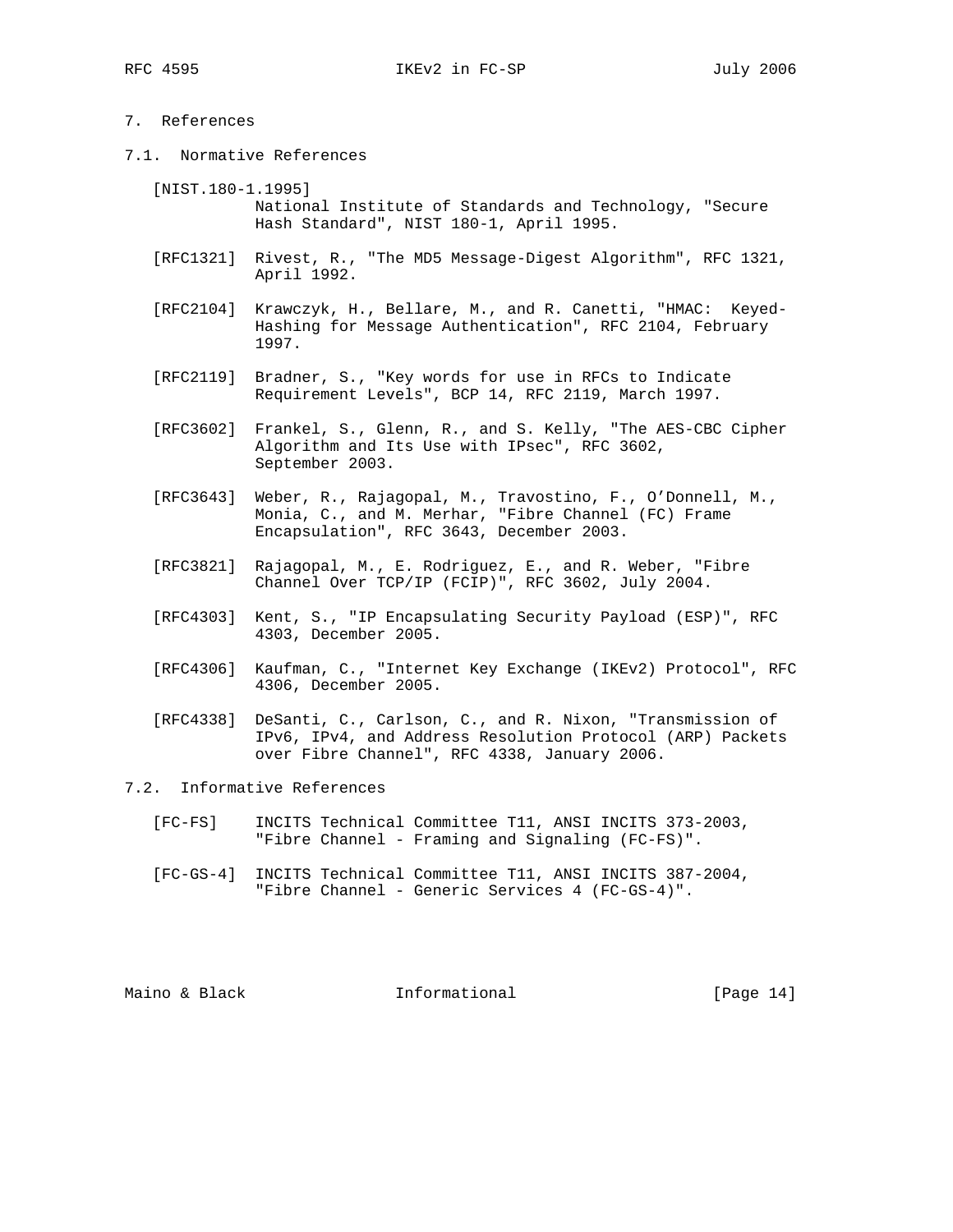- [FC-SP] INCITS Technical Committee T11, ANSI INCITS xxx-200x, "Fibre Channel - Security Protocols (FC-SP)".
- [T11] INCITS Technical Commitee T11, "Home Page of the INCITS Technical Committee T11", <http://www.t11.org>.

Authors' Addresses

 Fabio Maino Cisco Systems 375 East Tasman Drive San Jose, CA 95134 US

 Phone: +1 408 853 7530 EMail: fmaino@cisco.com URI: http://www.cisco.com/

 David L. Black EMC Corporation 176 South Street Hopkinton, MA 01748 US

 Phone: +1 508 293-7953 EMail: black\_david@emc.com URI: http://www.emc.com/

Maino & Black **Informational** [Page 15]